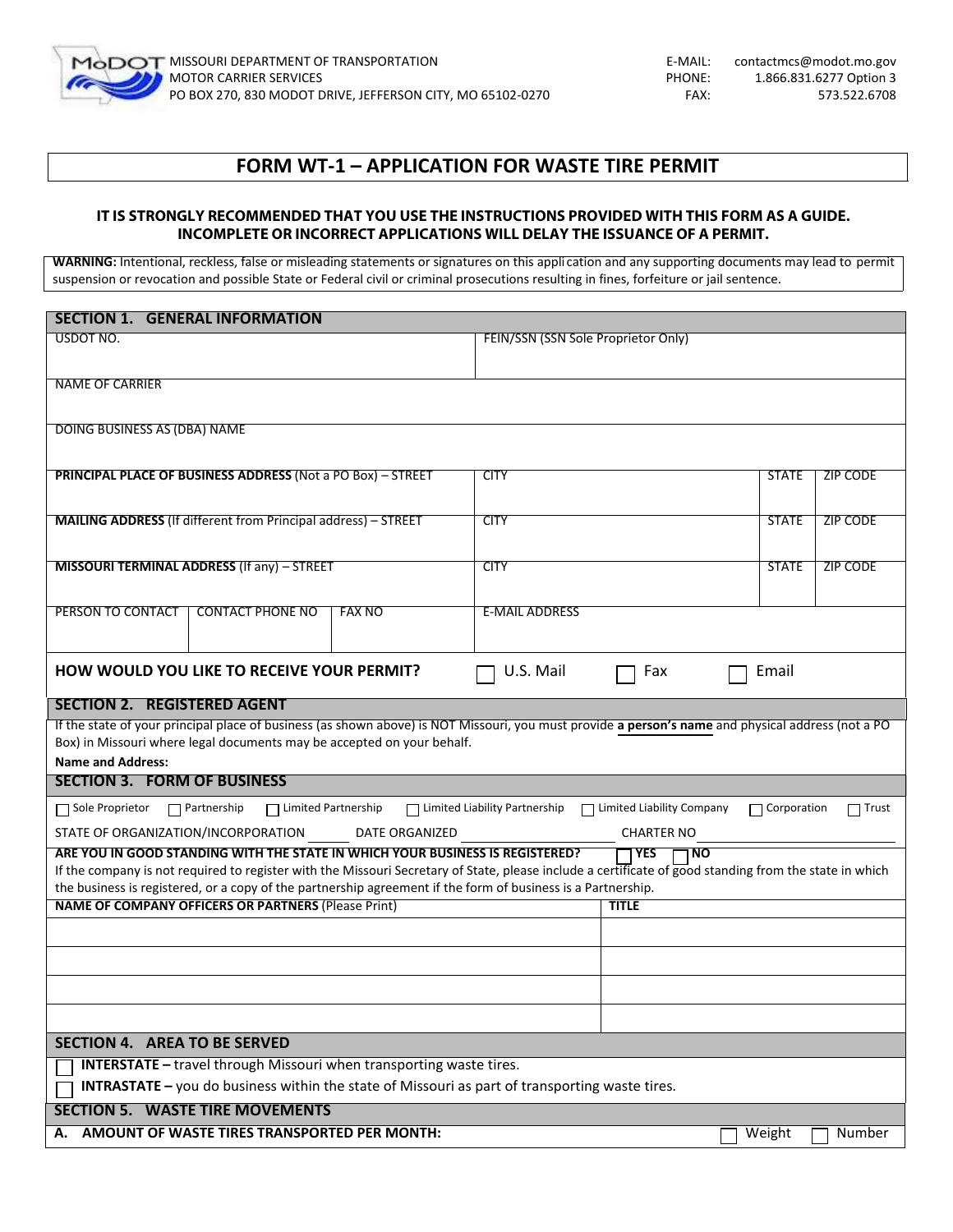| В.          | HAVE YOU EVER BEEN IN VIOLATION OF SECTIONS 260.270 THROUGH 260.278 RSMO?<br>(Answering YES will not result in automatic denial. If you answer NO and it is determined that you have been in violation, your application WILL<br>be denied.)                                                                                                                                                                                                                                                                                                                                                                                                                                                                                                                                                                                                                                                                                                                                                                                                                                                                                                                                                                                           |                               |                |                           | YES                   | <b>NO</b>                 |
|-------------|----------------------------------------------------------------------------------------------------------------------------------------------------------------------------------------------------------------------------------------------------------------------------------------------------------------------------------------------------------------------------------------------------------------------------------------------------------------------------------------------------------------------------------------------------------------------------------------------------------------------------------------------------------------------------------------------------------------------------------------------------------------------------------------------------------------------------------------------------------------------------------------------------------------------------------------------------------------------------------------------------------------------------------------------------------------------------------------------------------------------------------------------------------------------------------------------------------------------------------------|-------------------------------|----------------|---------------------------|-----------------------|---------------------------|
|             | IF YES, LIST DETAIL OF THE NOTICE OF VIOLATION NUMBER, COUNTY, CASE NUMBER, DATE, CHARGE(S) AND DISPOSITION OF CASE:                                                                                                                                                                                                                                                                                                                                                                                                                                                                                                                                                                                                                                                                                                                                                                                                                                                                                                                                                                                                                                                                                                                   |                               |                |                           |                       |                           |
| C.          | LIST DRIVER'S LICENSE INFORMATION OF HAULERS EMPLOYED BY APPLICANT                                                                                                                                                                                                                                                                                                                                                                                                                                                                                                                                                                                                                                                                                                                                                                                                                                                                                                                                                                                                                                                                                                                                                                     |                               |                |                           |                       |                           |
|             | <b>Driver Name</b>                                                                                                                                                                                                                                                                                                                                                                                                                                                                                                                                                                                                                                                                                                                                                                                                                                                                                                                                                                                                                                                                                                                                                                                                                     |                               |                | <b>License Number</b>     |                       | <b>License State</b>      |
|             |                                                                                                                                                                                                                                                                                                                                                                                                                                                                                                                                                                                                                                                                                                                                                                                                                                                                                                                                                                                                                                                                                                                                                                                                                                        |                               |                |                           |                       |                           |
|             |                                                                                                                                                                                                                                                                                                                                                                                                                                                                                                                                                                                                                                                                                                                                                                                                                                                                                                                                                                                                                                                                                                                                                                                                                                        |                               |                |                           |                       |                           |
|             |                                                                                                                                                                                                                                                                                                                                                                                                                                                                                                                                                                                                                                                                                                                                                                                                                                                                                                                                                                                                                                                                                                                                                                                                                                        |                               |                |                           |                       |                           |
|             |                                                                                                                                                                                                                                                                                                                                                                                                                                                                                                                                                                                                                                                                                                                                                                                                                                                                                                                                                                                                                                                                                                                                                                                                                                        |                               |                |                           |                       |                           |
|             |                                                                                                                                                                                                                                                                                                                                                                                                                                                                                                                                                                                                                                                                                                                                                                                                                                                                                                                                                                                                                                                                                                                                                                                                                                        |                               |                |                           |                       |                           |
|             | <b>D. LIST ALL RECEIVING FACILITIES</b>                                                                                                                                                                                                                                                                                                                                                                                                                                                                                                                                                                                                                                                                                                                                                                                                                                                                                                                                                                                                                                                                                                                                                                                                |                               |                |                           |                       |                           |
|             | <b>Name</b>                                                                                                                                                                                                                                                                                                                                                                                                                                                                                                                                                                                                                                                                                                                                                                                                                                                                                                                                                                                                                                                                                                                                                                                                                            |                               | <b>Address</b> |                           | <b>Phone Number</b>   |                           |
|             |                                                                                                                                                                                                                                                                                                                                                                                                                                                                                                                                                                                                                                                                                                                                                                                                                                                                                                                                                                                                                                                                                                                                                                                                                                        |                               |                |                           |                       |                           |
|             |                                                                                                                                                                                                                                                                                                                                                                                                                                                                                                                                                                                                                                                                                                                                                                                                                                                                                                                                                                                                                                                                                                                                                                                                                                        |                               |                |                           |                       |                           |
|             |                                                                                                                                                                                                                                                                                                                                                                                                                                                                                                                                                                                                                                                                                                                                                                                                                                                                                                                                                                                                                                                                                                                                                                                                                                        |                               |                |                           |                       |                           |
|             |                                                                                                                                                                                                                                                                                                                                                                                                                                                                                                                                                                                                                                                                                                                                                                                                                                                                                                                                                                                                                                                                                                                                                                                                                                        |                               |                |                           |                       |                           |
|             |                                                                                                                                                                                                                                                                                                                                                                                                                                                                                                                                                                                                                                                                                                                                                                                                                                                                                                                                                                                                                                                                                                                                                                                                                                        |                               |                |                           |                       |                           |
|             | <b>SECTION 6. REGULATORY LICENSE FEES</b>                                                                                                                                                                                                                                                                                                                                                                                                                                                                                                                                                                                                                                                                                                                                                                                                                                                                                                                                                                                                                                                                                                                                                                                              |                               |                |                           |                       |                           |
|             | APPLICANT'S PAYMENT OF THE REQUIRED NONREFUNDABLE PERMIT FEE OF \$100 IS ENCLOSED WITH THIS APPLICATION.                                                                                                                                                                                                                                                                                                                                                                                                                                                                                                                                                                                                                                                                                                                                                                                                                                                                                                                                                                                                                                                                                                                               |                               |                |                           |                       |                           |
|             | <b>SECTION 7. SAFETY COMPLIANCE &amp; SIGNATURE</b>                                                                                                                                                                                                                                                                                                                                                                                                                                                                                                                                                                                                                                                                                                                                                                                                                                                                                                                                                                                                                                                                                                                                                                                    |                               |                |                           |                       |                           |
| ➤           | Commercial motor vehicle safety regulations apply to motor carriers operating in the transportation of waste tires. For more information<br>about safety regulations that apply to your operation visit the Safety & Compliance section of our website at www.modot.org/mcs.                                                                                                                                                                                                                                                                                                                                                                                                                                                                                                                                                                                                                                                                                                                                                                                                                                                                                                                                                           |                               |                |                           |                       |                           |
| ➤           | Applicant, by signature on and/or delivery of this application to the Missouri Department of Transportation (MoDOT), consents on behalf of<br>itself and its affiliates (including persons and entities under its control or related to applicant, and all of their agents, employees, drivers,<br>lessors and lessees of vehicles or drivers, and insurance providers) to be investigated by MoDOT or Missouri Department of Natural Resources<br>(DNR) (including MoDOT or DNR employees, agents, and cooperating law enforcement or regulatory agencies), in relation to the applicant's<br>safety fitness and insurance coverage with respect to motor vehicles and drivers. This consent extends to a search for and recovery of all<br>evidence relating to compliance with state, federal, and local laws whether located on or off the premises of applicant and whether in the<br>possession of applicant or any third party. MoDOT or DNR may copy or take possession of any document or item of evidence that may be<br>found during such search or inspection. Termination of this consent by applicant prior to issuance of a permit to operate shall be grounds for<br>immediate dismissal or denial of the application. |                               |                |                           |                       |                           |
| ➤           | Under penalty of perjury under the laws of the state of Missouri and the United States of America, the information in this application or<br>attached hereto is true, correct and complete to the best of my knowledge, I am authorized to sign this application on behalf of the applicant<br>and the signature below is my own true and correct signature made by me or my legal representative and by no other person.                                                                                                                                                                                                                                                                                                                                                                                                                                                                                                                                                                                                                                                                                                                                                                                                              |                               |                |                           |                       |                           |
|             | APPLICANT(S) NAME PRINTED                                                                                                                                                                                                                                                                                                                                                                                                                                                                                                                                                                                                                                                                                                                                                                                                                                                                                                                                                                                                                                                                                                                                                                                                              | <b>APPLICANT(S) SIGNATURE</b> |                | <b>TITLE</b>              | <b>DATE</b>           |                           |
|             | <b>SECTION 8. AUTHORIZED 24-HOUR CONTACT PERSON</b>                                                                                                                                                                                                                                                                                                                                                                                                                                                                                                                                                                                                                                                                                                                                                                                                                                                                                                                                                                                                                                                                                                                                                                                    |                               |                |                           |                       |                           |
| <b>NAME</b> |                                                                                                                                                                                                                                                                                                                                                                                                                                                                                                                                                                                                                                                                                                                                                                                                                                                                                                                                                                                                                                                                                                                                                                                                                                        |                               |                | MO BAR NO (if applicable) | <b>BUSINESS PHONE</b> |                           |
|             |                                                                                                                                                                                                                                                                                                                                                                                                                                                                                                                                                                                                                                                                                                                                                                                                                                                                                                                                                                                                                                                                                                                                                                                                                                        |                               |                |                           |                       |                           |
|             | <b>STREET ADDRESS</b>                                                                                                                                                                                                                                                                                                                                                                                                                                                                                                                                                                                                                                                                                                                                                                                                                                                                                                                                                                                                                                                                                                                                                                                                                  |                               |                |                           | <b>FAX NO</b>         |                           |
| <b>CITY</b> |                                                                                                                                                                                                                                                                                                                                                                                                                                                                                                                                                                                                                                                                                                                                                                                                                                                                                                                                                                                                                                                                                                                                                                                                                                        |                               | <b>STATE</b>   | <b>ZIP CODE</b>           |                       | <b>24-HR PHONE NUMBER</b> |
|             |                                                                                                                                                                                                                                                                                                                                                                                                                                                                                                                                                                                                                                                                                                                                                                                                                                                                                                                                                                                                                                                                                                                                                                                                                                        |                               |                |                           |                       |                           |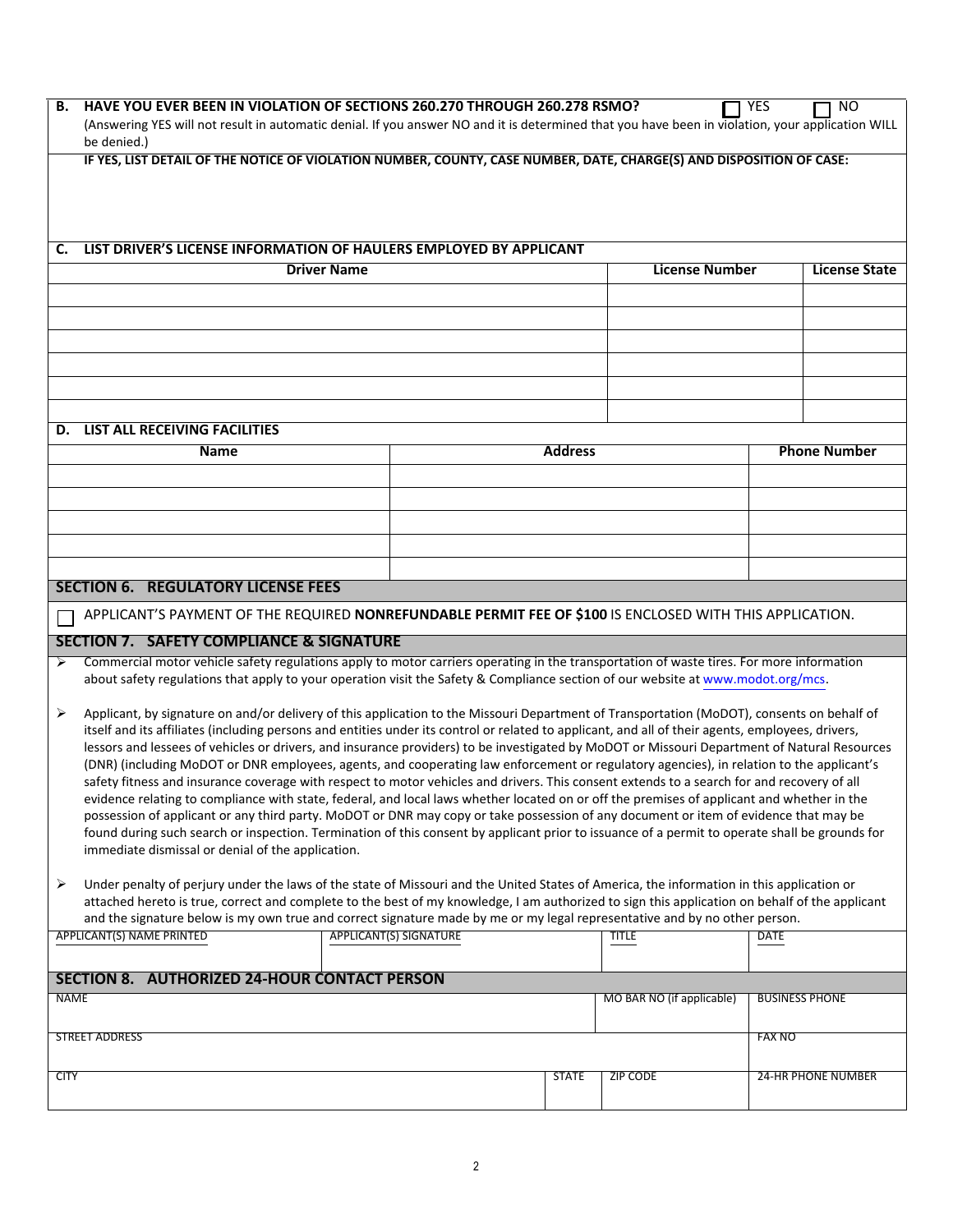|             |                                                    |      | SECTION 9. DESCRIPTION OF POWER UNITS (include pickups, vans, straight trucks, tractors, and other power units) |                                  |                                   |                                  |                                                    |                                                                          |
|-------------|----------------------------------------------------|------|-----------------------------------------------------------------------------------------------------------------|----------------------------------|-----------------------------------|----------------------------------|----------------------------------------------------|--------------------------------------------------------------------------|
| <b>Make</b> | <b>Type</b><br>(Tractor, Truck, Box<br>Truck, etc) | Year | <b>Serial Number</b><br>(VIN)                                                                                   | License<br>Plate<br><b>STATE</b> | License<br>Plate<br><b>NUMBER</b> | Company<br>Unit<br><b>Number</b> | <b>Gross Vehicle</b><br>Weight<br>Rating<br>(GVWR) | <b>Licensed Weight</b><br>of Vehicle<br>(Missouri Weight<br>Categories)* |
|             |                                                    |      |                                                                                                                 |                                  |                                   |                                  |                                                    |                                                                          |
|             |                                                    |      |                                                                                                                 |                                  |                                   |                                  |                                                    |                                                                          |
|             |                                                    |      |                                                                                                                 |                                  |                                   |                                  |                                                    |                                                                          |
|             |                                                    |      |                                                                                                                 |                                  |                                   |                                  |                                                    |                                                                          |
|             |                                                    |      |                                                                                                                 |                                  |                                   |                                  |                                                    |                                                                          |
|             |                                                    |      |                                                                                                                 |                                  |                                   |                                  |                                                    |                                                                          |
|             |                                                    |      |                                                                                                                 |                                  |                                   |                                  |                                                    |                                                                          |
|             |                                                    |      |                                                                                                                 |                                  |                                   |                                  |                                                    |                                                                          |
|             |                                                    |      |                                                                                                                 |                                  |                                   |                                  |                                                    |                                                                          |
|             |                                                    |      |                                                                                                                 |                                  |                                   |                                  |                                                    |                                                                          |
|             |                                                    |      |                                                                                                                 |                                  |                                   |                                  |                                                    |                                                                          |
|             |                                                    |      |                                                                                                                 |                                  |                                   |                                  |                                                    |                                                                          |
|             |                                                    |      |                                                                                                                 |                                  |                                   |                                  |                                                    |                                                                          |
|             |                                                    |      |                                                                                                                 |                                  |                                   |                                  |                                                    |                                                                          |
|             |                                                    |      |                                                                                                                 |                                  |                                   |                                  |                                                    |                                                                          |
|             |                                                    |      |                                                                                                                 |                                  |                                   |                                  |                                                    |                                                                          |
|             |                                                    |      |                                                                                                                 |                                  |                                   |                                  |                                                    |                                                                          |
|             |                                                    |      |                                                                                                                 |                                  |                                   |                                  |                                                    |                                                                          |
|             |                                                    |      |                                                                                                                 |                                  |                                   |                                  |                                                    |                                                                          |
|             |                                                    |      |                                                                                                                 |                                  |                                   |                                  |                                                    |                                                                          |
|             |                                                    |      |                                                                                                                 |                                  |                                   |                                  |                                                    |                                                                          |
|             |                                                    |      |                                                                                                                 |                                  |                                   |                                  |                                                    |                                                                          |
|             |                                                    |      |                                                                                                                 |                                  |                                   |                                  |                                                    |                                                                          |
|             |                                                    |      |                                                                                                                 |                                  |                                   |                                  |                                                    |                                                                          |
|             |                                                    |      |                                                                                                                 |                                  |                                   |                                  |                                                    |                                                                          |
|             |                                                    |      |                                                                                                                 |                                  |                                   |                                  |                                                    |                                                                          |
|             |                                                    |      |                                                                                                                 |                                  |                                   |                                  |                                                    |                                                                          |

\* **NOTE:** Missouri Licensed Weight Categories are – 6,000, 12,000, 18,000, 24,000, 26,000, 30,000, 36,000, 42,000, 48,000, 54,000, 60,010, 66,000, 73,280, 78,000, or 80,000 pounds. *If your licensed vehicle weight is different from one of these numbers round up to the nearest weight listed.*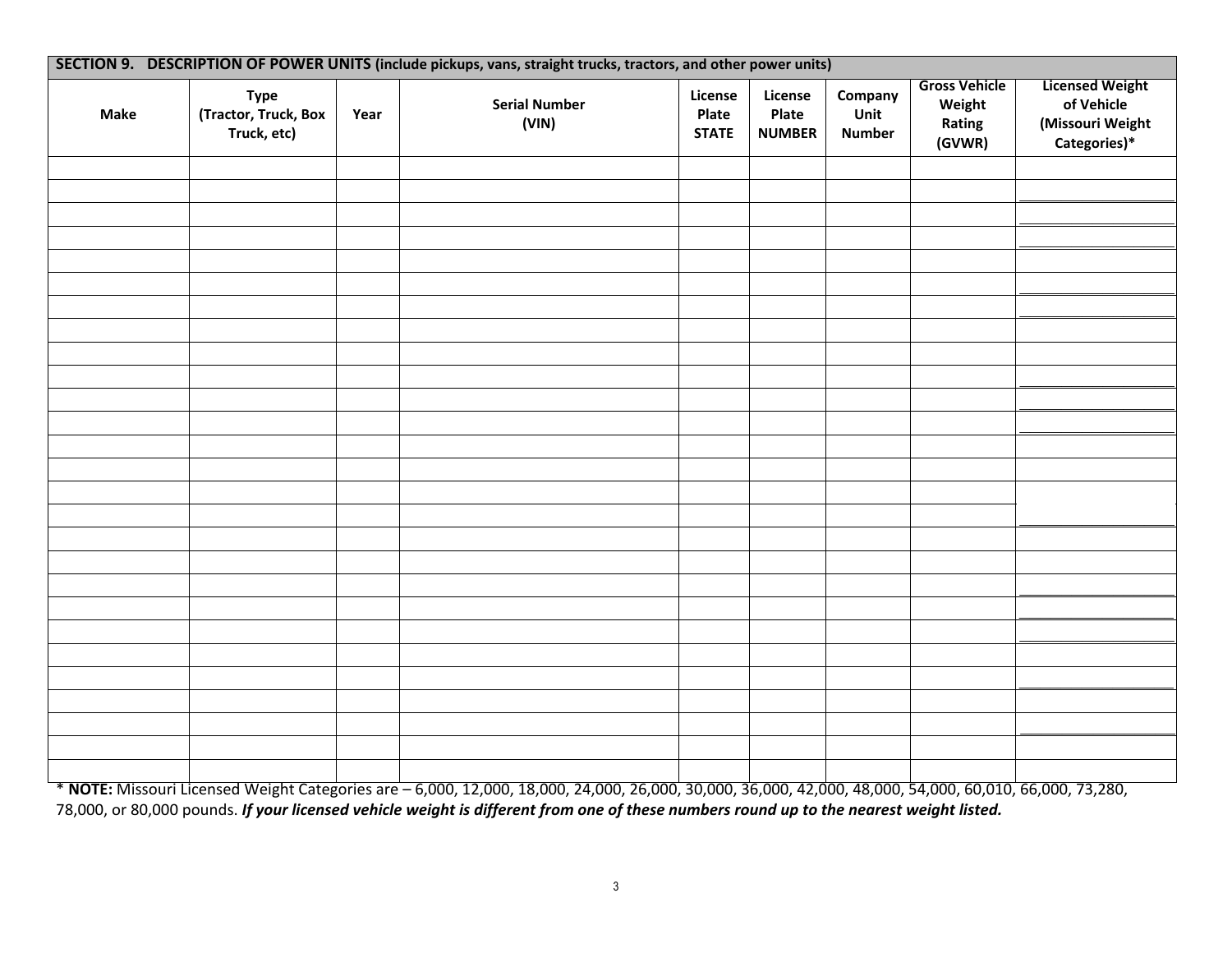# **WT-1 FORM INSTRUCTIONS**

*If you have a permit to transport waste tires and need to add or replace power units fill out a WT-2 – Supplemental Permit Certificate for Transporting Waste Tires form.*

## **SECTION 2 – GENERAL INFORMATION**

**USDOT Number** – A USDOT number is required to transport waste tires in the state of Missouri. A USDOT number can be obtained at www.fmcsa.dot.gov/registration.

**FEIN Number/Social Security Number** – An FEIN number is a federal Tax ID number. A sole proprietor who does not have an FEIN number should enter a Social Security Number.

**Name of Carrier** – This is the Company name or Legal Name registered with the Missouri Secretary of State. This name MUST be the same as the name registered with the FMCSA and the Missouri Secretary of State's Office, if applicable. *All Limited Partnerships, Corporations and Limited Liability Companies must register with the Missouri Secretary of State u nless the principal place of business is outside of the state of Missouri and the company participates in interstate commerce as defined in section 390.020, RSMo. Legal name registrations can be filed on line at www.sos.mo.gov or by calling 1.866.223.6535.*

**Doing Business As (DBA) Name** – A DBA is a name that a company may use that is different from their legal company name. *If using a DBA name, it MUST be registered with the Missouri Secretary of State unless the principa l place of business is outside of the state of Missouri and the company participates in interstate commerce as defined in section 390.020, RSMo. Fictitious name registrations can be filed online at www.sos.mo.gov or by calling 1.866.223.6535.*

**Principle Place of Business** – The Principle Place of Business address is the location where the safety records of the company are kept or can be made available*.* This must be a physical location, not a PO Box.

**Mailing Address** – Enter the mailing address if different than the principal place of business address. This address may be a PO box.

**Missouri Terminal Address** – List the address of any terminal located in the state of Missouri, if applicable.

## **SECTION 2 – REGISTERED AGENT FOR SERVICE OF PROCESS IN MISSOURI**

If the principal place of business is NOT in Missouri the **name and address** of a process agent based in Missouri where service can be made on the business MUST be provided. *This must be the name of an individual, not an organization, and the address must be a physical location, not a PO Box.* The FMCSA provides a list of some process agents on their website at www.fmcsa.dot.gov/registration/process-agents.

## **SECTION 3 – FORM OF BUSINESS**

**A. BUSINESS TYPE –** Check the box that represents the type of business. This MUST be the same as the type of business registered with the Missouri Secretary of State, if applicable. Enter the company date of incorporation, state of incorporation, and state registration number.

**B. CERTIFICATE OF GOOD STANDING –** Indicate if the company is in good standing with the registration state. If not required to register with the Missouri Secretary of State, a certificate of good standing from the registration state MUST be provided. Partnerships must provide a copy of the partnership agreement (new license only).

**C. COMPANY OFFICERS –** List the company's officers, partners, or members and their titles. *This is not required for sole proprietors.*

#### **SECTION 4 – AREA TO BE SERVED**

**INTERSTATE** – Check this box if you travel through Missouri when transporting waste tires.

**INTRASTATE –** Check this box if you do business within the state of Missouri as part of transporting waste tires.

#### **SECTION 5 – WASTE TIRE MOVEMENTS**

- **A.** List the approximate number **or** weight of waste tires transported per month.
- **B.** Select if the company has ever been in violation of section 260.270 through 260.278 RSMo. Answering Yes to this question WILL NOT result in denial of a waste tire permit. If you an swer No to this question and it is determined that the company has been in violation the application WILL be denied. More information about these sections can be found at http://revisor.mo.gov/main/OneChapter.aspx?chapter=260.
- **C.** Provide a list of all drivers, along with their license number and state for all haulers employed by the company.
- **D.** Provide a list of all receiving facilities, along with the address and phone number for each location. All receiving facilities must be registered with the Missouri Department of Natural Resources.

### **SECTION 6 - REGULATORY PERMIT FEES**

The application for a waste tire permit must be accompan ied with the \$100 permit fee. This fee is nonrefundable. Checks can be made to **Director of Revenue.**

# **SECTION 7 – SAFETY COMPLIANCE & SIGNATURE**

Read this section carefully before signing and submitting the applicati on. The company is bound by commercial motor vehicles safety regulations. Information about the safety regulations that apply to waste tire permit holders can be found in the Safety & Compliance section of the MoDOT Motor Carrier Services website at www.modot.org/mcs.

**The application must be signed to be accepted** . If an individual other than the applicant signs the application, proof of power of attorney must be submitted. If the applicant is a corporation, an officer of the company or an individual authorized to sign on behalf of the company may sign the application. A member or manager of an LLC may sign the application as long as the member or manger is authorized to sign on behalf of the LLC as stated in the articles of incorporation or operating agreement.